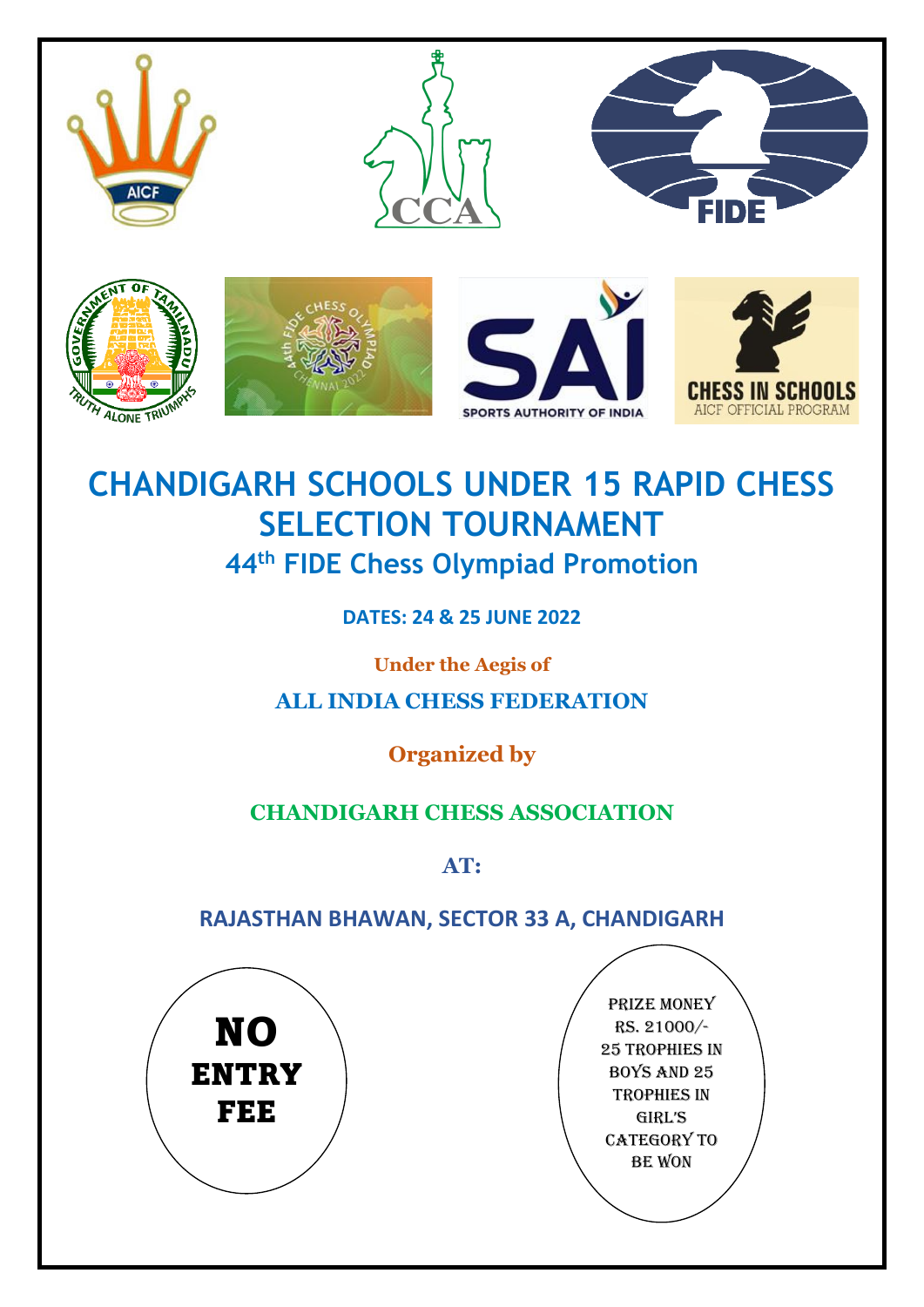## **Invitation:**

Chandigarh Chess Association have the honour to invite Under-15 players (born on or after 1.1.2007 & up-to X standard) from all the school children of Chandigarh to participate in the AICF Chandigarh Schools Chess Tournament  $-$  a qualifying tournament to select players from the State to witness the 44th Chess Olympiad being hosted by India at Chennai in July-August 2022.

## **Eligibility for Participation:**

- School children Below 15 Years of age (Born on or after 01/01/2007 & up-to X standard).
- Each player must be registered with AICF for the year 2022-2023.

#### **System of Play:**

The championship will be conducted as per FIDE laws of Chess & FIDE Swiss system in 9 rounds with a time control 25 minutes+10 seconds increment from move one.

## **Schedule:**

| ROUND/PROGRAM             | <b>DATE</b> | <b>TIME</b> |
|---------------------------|-------------|-------------|
| Inauguration              | 24/06/2022  | 09:30 AM    |
| $Round-I$                 | 24/06/2022  | 10:00 AM    |
| $Round - II$              | 24/06/2022  | 11:30 AM    |
| $Round - III$             | 24/06/2022  | 01:00 PM    |
| $Round - IV$              | 24/06/2022  | 03:30 PM    |
| Round $-\overline{V}$     | 24/06/2022  | 05:00 PM    |
| $Round - VI$              | 25/06/2022  | 09:30 AM    |
| $Round - VII$             | 25/06/2022  | 11:00 AM    |
| Round - VIII              | 25/06/2022  | 12:30 PM    |
| $Round - IX$              | 25/06/2022  | 03:00 PM    |
| <b>Prize Distribution</b> | 25/06/2022  | 05:00 PM    |

#### **Default Time:**

Default time for arriving to the chessboard is 15 minutes.

## **Tie Break:**

Following is the order of tie-break:

- a) Buchholz Cut 1
- b) Buchholz
- c) Sonneborn Berger
- d) Direct encounter
- e) The greater number of wins (forfeit included)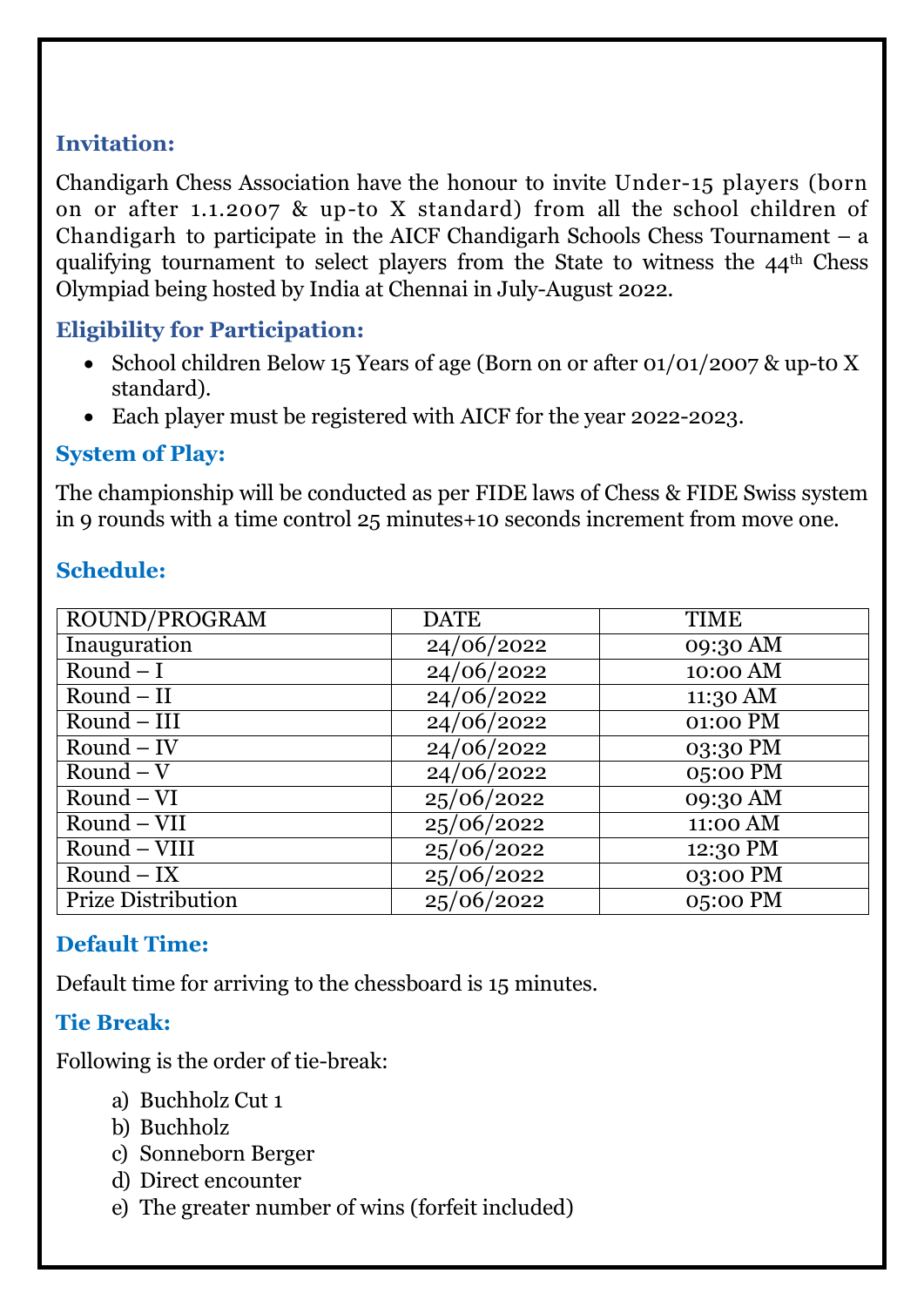## **Appeals Committee:**

Before the commencement of the championship, a five-member Appeals Committee shall be formed by the Organizers. All the members and reserves shall be from different district. No member of the Committee can vote on dispute in which a player from his own state is involved and, in such case(s), the reserves shall take his/her place in the committee. The decision of the Appeals Committee is final and binding on players concerned.

#### **Protest:**

Protests, if any, against the decision of the Chief Arbiter, shall be made in writing with a protest fee of Rs. 1,000/- within 15 minutes of the occurrence of the incident. The amount shall be refunded if the appeal is upheld.

#### **Interpretation:**

For interpretation of the Rules and deciding any point not covered by Rules, the decision of the Tournament Committee shall be final and binding. The Tournament Committee has every right to make any additional or amendment to these rules without prior notice. Such changes, however, will be displayed at the tournament venue.

## **Benefits:**

- The Champion and Runner-Up in both the category as well as the best player from Government School in both categories (in total 3 Boys & 3 Girls from each state) will get a lifetime chance to visit the Olympiad and also to interact with grandmasters and other elite participants through simuls, Lectures etc.
- These players will also be extended 3 nights stay free of cost to witness the Olympiad in addition, an amount of Rs. 2,000/- (Rs.3,000 for NE, J&K, HP) will be reimbursed as travel expenses.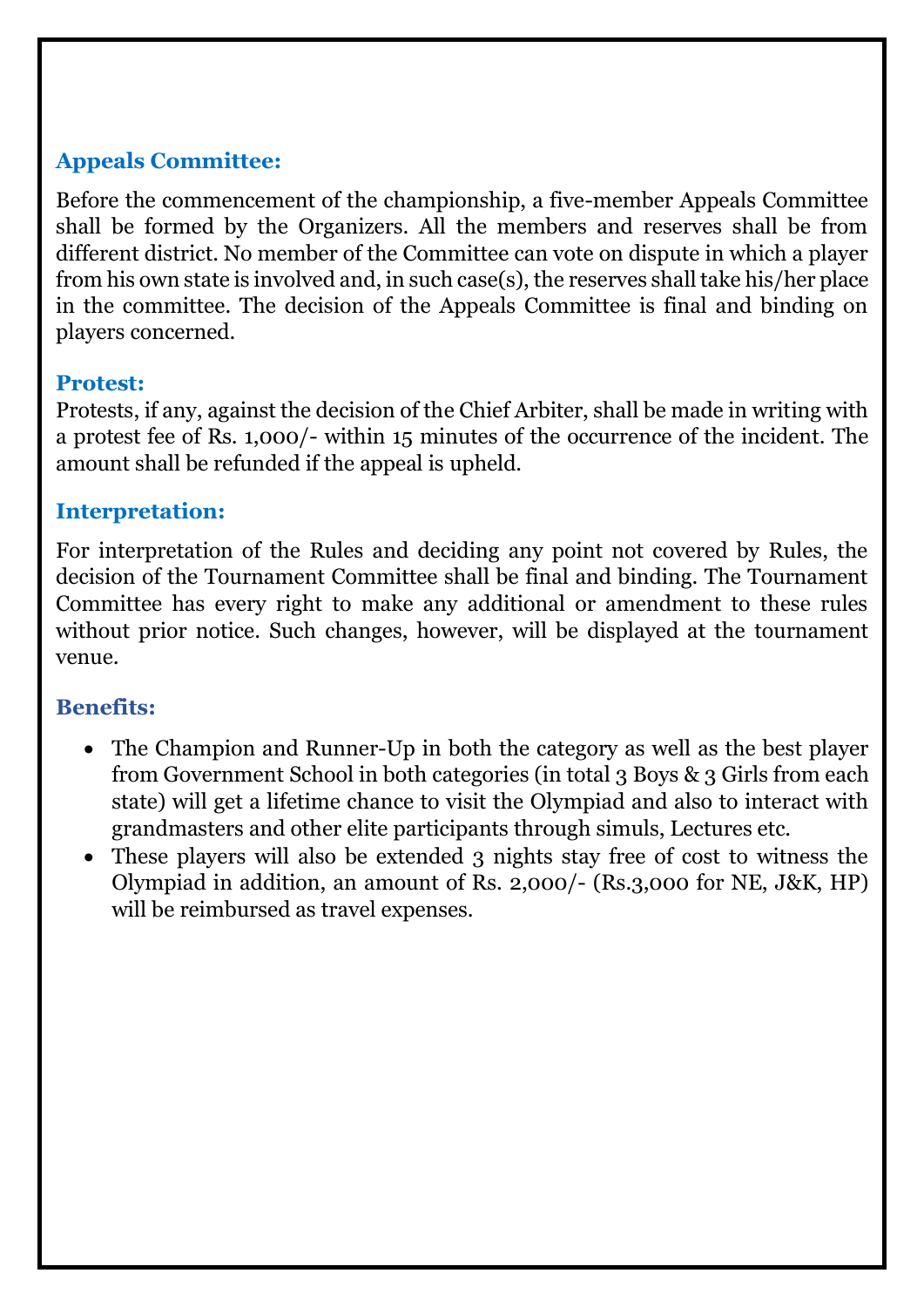#### **Prizes:**

- A total of 50 trophies shall be awarded to the winners (25-boys & 25-girls).
- •

| <b>Standings</b>       | <b>Boys</b> |               | <b>Girls</b> |               |
|------------------------|-------------|---------------|--------------|---------------|
| 1.Champion             | 4000/-      | Trophy        | 4000/-       | Trophy        |
| 2. Runner-Up           | 3000/-      | Trophy        | 3000/-       | Trophy        |
| 3 <sub>rd</sub>        | 2000/-      | Trophy        | $2000/-$     | <b>Trophy</b> |
| 4 <sup>th</sup>        |             | Trophy        |              | Trophy        |
| 5 <sup>th</sup>        |             | Trophy        |              | Trophy        |
| 6 <sup>th</sup>        |             | Trophy        |              | Trophy        |
| 7 <sup>th</sup>        |             | Trophy        |              | Trophy        |
| 8 <sup>th</sup>        |             | <b>Trophy</b> |              | Trophy        |
| 9 <sup>th</sup>        |             | Trophy        |              | Trophy        |
| 10 <sup>th</sup>       |             | Trophy        |              | Trophy        |
| 11 <sup>th</sup>       |             | Trophy        |              | <b>Trophy</b> |
| 12 <sup>th</sup>       |             | Trophy        |              | Trophy        |
| 13 <sup>th</sup>       |             | Trophy        |              | Trophy        |
| 14 <sup>th</sup>       |             | Trophy        |              | Trophy        |
| 15 <sup>th</sup>       |             | Trophy        |              | Trophy        |
| 16 <sup>th</sup>       |             | Trophy        |              | Trophy        |
| 17 <sup>th</sup>       |             | Trophy        |              | Trophy        |
| 18 <sup>th</sup>       |             | Trophy        |              | Trophy        |
| 19 <sup>th</sup>       |             | Trophy        |              | Trophy        |
| 20 <sup>th</sup>       |             | Trophy        |              | Trophy        |
| 21 <sup>st</sup>       |             | Trophy        |              | Trophy        |
| 22 <sub>nd</sub>       |             | Trophy        |              | Trophy        |
| 23 <sup>rd</sup>       |             | Trophy        |              | Trophy        |
| 24 <sup>th</sup>       |             | Trophy        |              | Trophy        |
| <b>Best Government</b> |             | Trophy        |              | Trophy        |
| School player          | 1500/-      |               | 1500/-       |               |

## **Age Proof:**

Each participant must produce a valid certificate to prove his / her age. Certificates from School are not enough. Certificates should preferably be from the Panchayat, Municipality or Corporation obtained soon after birth. Players without date of birth will not be allowed to participate.

The date of birth certificates registered within one year of the birth of the child alone will be recognized and allowed to participate. No district shall recommend any players who doesn't come under the above criteria.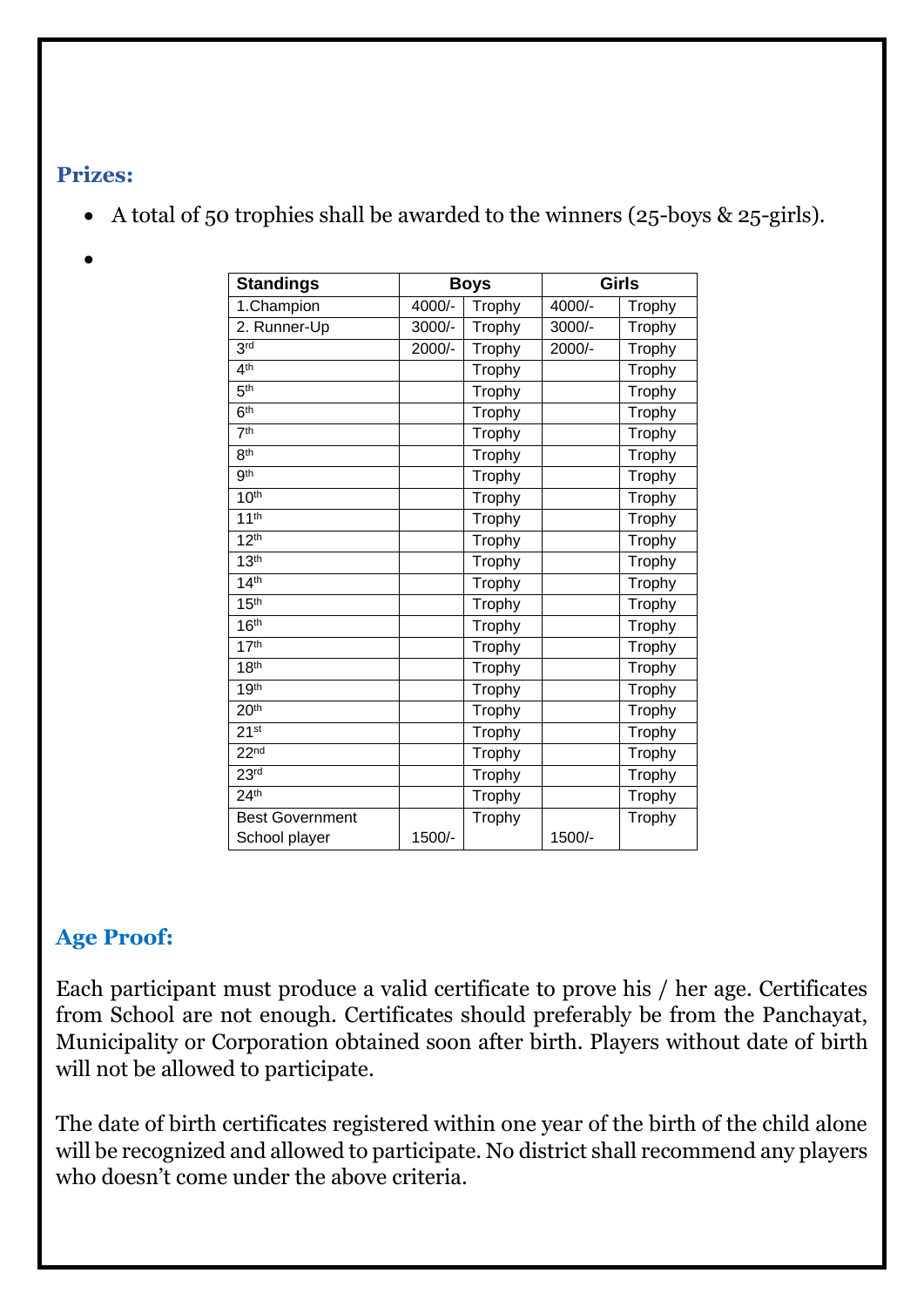#### **Dress Code:**

All the players are required to be attired in their school uniform with identity card. Players without proper uniform will not be permitted to take part in the championship. This will be strictly enforced.

## **AICF Registration and Tournament Registration:**

All participants in the National Championship must be registered with AICF for the year 2022-2023. Online AICF Registration is available in the website [www.aicf.in.](http://www.aicf.in/) Those who have paid the AICF Registration fee but are yet to receive the FIDE ID should send AICF ID (Active) for the acknowledgement. Before the championship all the players must be registered with AICF for the year 2022-2023. No entry will be accepted without AICF Player's Registration.

#### **Link for Registration of new players:<https://prs.aicf.in/new-register>**

**Link for renewal of AICF Registration**:<https://prs.aicf.in/players>

## **Entry Fee for Participation & Submission of Entry:**

There is no entry fee for participation, and it is free. Players can submit their entry through our website: [www.chandigarhchess.com](http://www.chandigarhchess.com/)

#### **Pairing Software, how to check your entry, pairings & results:**

Swiss Manager is the approved software, which will be used for conducting this tournament. Players can check their names, pairing, results and rankings on the official website of this software. Here are the steps:

Please viist<https://chess-results.com/>

- 1. Select 'India' (IND) from the list of Federation
- 2. Select State (Name here)
- 3. Click on the tournament (Name here)
- 4. Click on the menus: starting list, pairings, rankings etc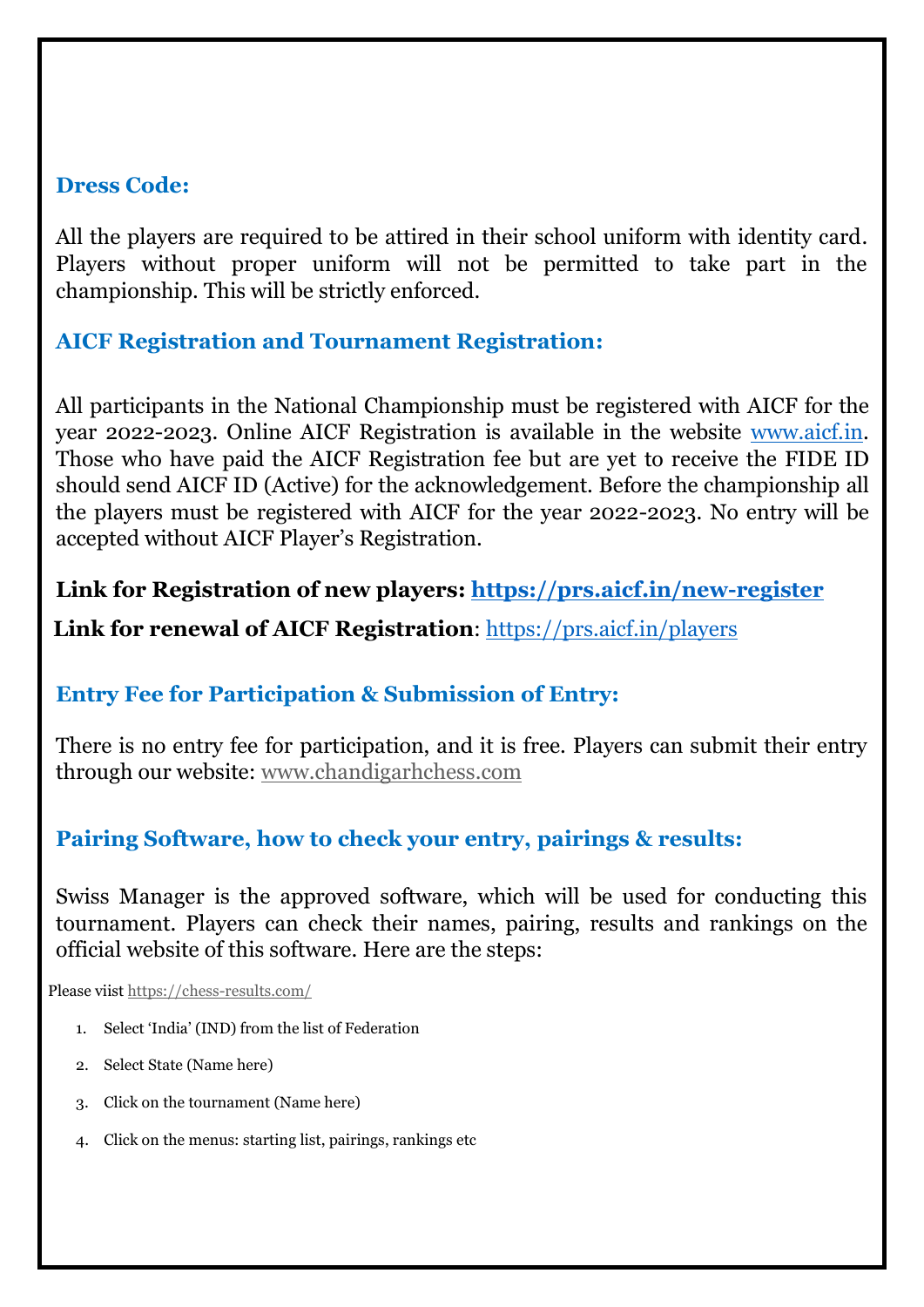#### **COVID PROTOCOL (STATE TO INSERT THE PROTOCOLS FOLLOWED)**

- 1. All players are required to maintain social distancing and hand sanitization at tournament hall.
- 2. Wearing of mask is mandatory at all times when you are inside tournament hall.
- 3. All the players are obliged to cooperate with the organizing committee to undergo RT PCR test during the championship, if required.
- 4. Players are allowed inside tournament hall only after checking. Any symptomatic players will be removed from the tournament as pre-caution and all players are obliged to obey this rule.
- 5. All Officials and Arbiters will be fully vaccinated.
- 6. Sanitization of Chess Board and Chess pieces will be carried out at regular interval.
- 7. Parents and accompanying persons are not allowed inside tournament hall at all times.
- 8. By enrolling for the events, the players have to abide by all the terms and conditions of the championship for participation.

### **Tournament Director: Dr. Vipnesh Bhardwaj**

#### **Organizing Secretary: Naveen Bansal**

#### **Organizing Team: Vipan Negi, Shashi Bhushan Vij, C M Sharma, Varinder Kumar**

#### **Arbiters Team**

**Chief Arbiter:** Dr. Vipnesh Bhardwaj Mob. 9814615100

**Deputy Arbiter:** Naveen Bansal Mob. 9417148610,7888932413

**Arbiters:** Shashi Bhushan Vij (Mob. 9815621023), Sanjeev Sharma